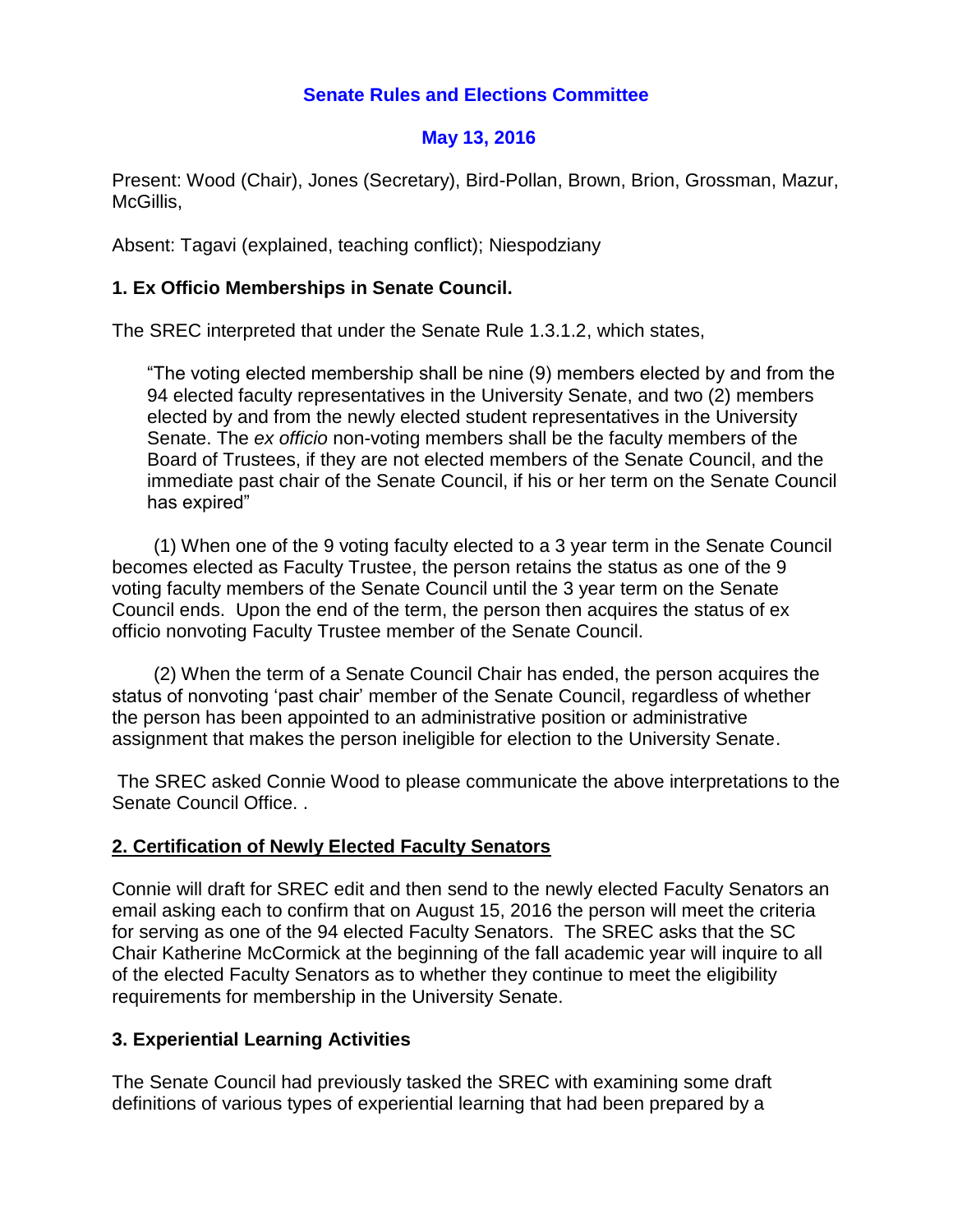University committee and initially vetted by the Senate Admissions and Academic Standards Committee. Senate Council Vice Chair and Chair-elect Katherine McCormick asked if the SREC could please draft for the Senate Council what a Senate Rule might look like that codifies those definitions. The SREC prepared the following draft codification for review and action by the Senate Council/Senate.

**A. 395 Independent Work or Independent Study**. If a department offers more than one such course, numbers lower than 395 shall be used.

**B. 396 Reserved for the University Experiential Education course.** 

**C. 399 Departmental field based experiential education courses.** May be repeated to a total of 30 hours. To provide the opportunity for students with the approval of a faculty member and the department chairman--or his/her designee--to earn credit for work-study experience. The student must work with a faculty member to describe the nature of the experience, the work to be performed, accompanying learning experiences, appropriate course credit for the work, and criteria by which the student's work may be evaluated. This information must be written and filed in the departmental office and the Office for Experiential Education prior to the student's registration for the course. *Bulletin* descriptions of these courses shall include an explicit statement of the need for filling out a learning contract.

#### **B. Community Engagement and Other Experiential Learning Courses**

For the purposes of experiential learning activities created and delivered from a unit faculty (SR 3.3.3.A), the following apply. Any experiential learning activity that is required for a certificate, degree or academic honor recorded on the transcript must be tracked by a Senate numbered course for zero or more credit hours.

**B1. Community Engagement** describes the collaboration between institutions of higher education and their larger communities (local, regional/state, national, global) for the mutually beneficial exchange of knowledge and resources in a context of partnership and reciprocity.

**B1.1 Community-Based Learning Experiences** are for-credit courses in which students apply, and thereby achieve greater mastery of, theoretical knowledge in real-world settings under the supervision of a faculty member.

**B1.2 Service-learning** is an integrative experience through which learners engage in thoughtfully organized actions in response to community identified assets and needs. Experiences are designed to be reciprocal exchanges of knowledge and resources accomplished through service and reflection. Learning outcomes promote academic and civic engagement and are focused on an equal balance between holistic learner development and community well-being. Service-learning can be credit bearing or non-credit bearing.

**B1.3 Outreach** is a focus on the application and provision of institutional resources for community use. Outreach can be formal or informal educational approaches to deliver university (research-based) information to the people and communities.

**B1.4 Civic Engagement** is working to make a difference in the civic life (both political and non-political processes) of our communities and developing the combination of knowledge, skills, values and motivation to make that difference.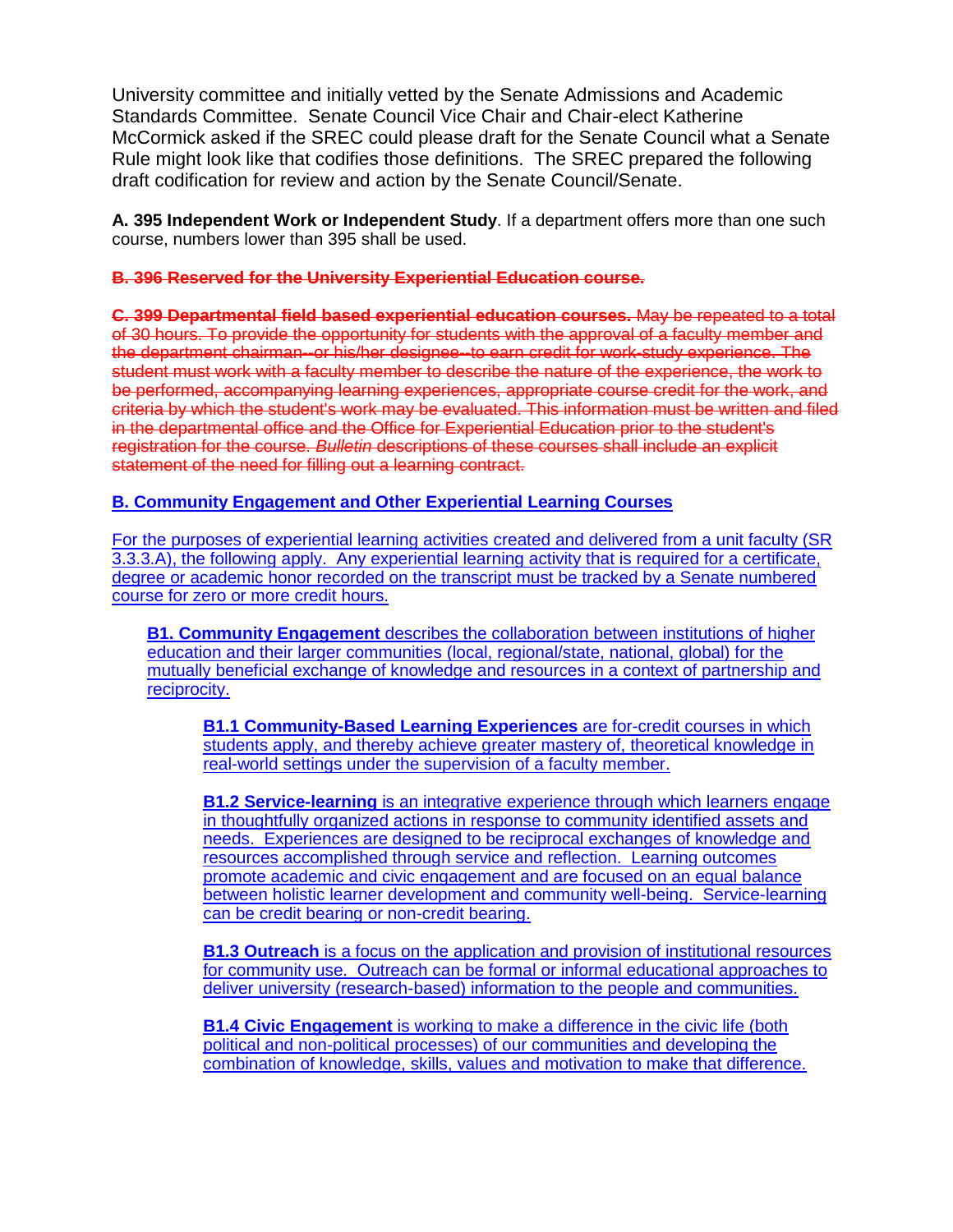### **B2. 396 Reserved for the University Experiential Education course.**

**B3. 399 Departmental field based experiential education courses.** May be repeated to a total of 30 hours. To provide the opportunity for students with the approval of a faculty member and the department chairman--or his/her designee--to earn credit for work-study experience. The student must work with a faculty member to describe the nature of the experience, the work to be performed, accompanying learning experiences, appropriate course credit for the work, and criteria by which the student's work may be evaluated. This information must be written and filed in the departmental office and the Office for Experiential Education prior to the student's registration for the course. *Bulletin* descriptions of these courses shall include an explicit statement of the need for filling out a learning contract.

# **4. Elections Managed by the University Senate Rules and Elections Committee.**

The SREC agreed to explore adopting RedCap as the mechanism to operationalize voting in elections for Faculty Trustee and for Senate Council members. A number of issues were discussed. The SREC will perform a mock election exercise with the RedCap format and then further consider implementation.

#### **5. Determination of Eligibility in University-level Elections of Faculty Representatives**

Human Resources Policies and Procedures [4.0](http://www.uky.edu/hr/policies/employee-status) (HRPP 4.0) prescribes that faculty appointed to administrative assignment

"at or at or above department chair are not eligible to participate in the election of faculty representatives, or serve as the elected faculty representative, to faculty governance bodies above the college level (for example, but not limited to, Board of Trustees, University Senate, Graduate Council, Undergraduate Council, and Health Care Colleges Council)."

In addition, various regulations impinge on the election eligibility of various faculty title series. In relation to HRPP 4.0, Jones reviewed the history of the asterisk SREC interpretation in the Senate Rules about election eligibility. In years prior to the spring 2011 Senate and Faculty Trustee elections, the SREC had implemented the ARs on [CTS,](http://www.uky.edu/Regs/Administrative/ar2.6.htm) [ResTS](http://www.uky.edu/Regs/Administrative/ar2.5.htm) and [Lecturers](http://www.uky.edu/Regs/Administrative/ar2.9.htm) as meaning a College Faculty could confer to persons in these series College Faculty membership, but without voting rights in elections to Senate, GC, UC, and HCCC.. However, just before the SREC initiated the spring 2011 elections , Assistant Provost Richard Greissman informed the SREC of the Provost's enforcement decision that President's ARs on CTS and Lecturers mean that if a College Faculty confers College membership to CTS or Lecturers, that action also automatically confers a status of eligibility to vote/be elected to the Senate. SREC members at the time protested the Provost's decision, but of necessity yielded to the authority of the Provost to act on behalf of the President to interpret the President's ARs on these title series. Greissman agreed that the AR on ResTS was different (as is the AR for Adjunct faculty), that conferring of membership to a College Faculty did not automatically confer voting status in Senate-level elections. To further increase awareness, in early April 2011 an "\*" was put into the Senate Rules providing the SREC interpretation of CTS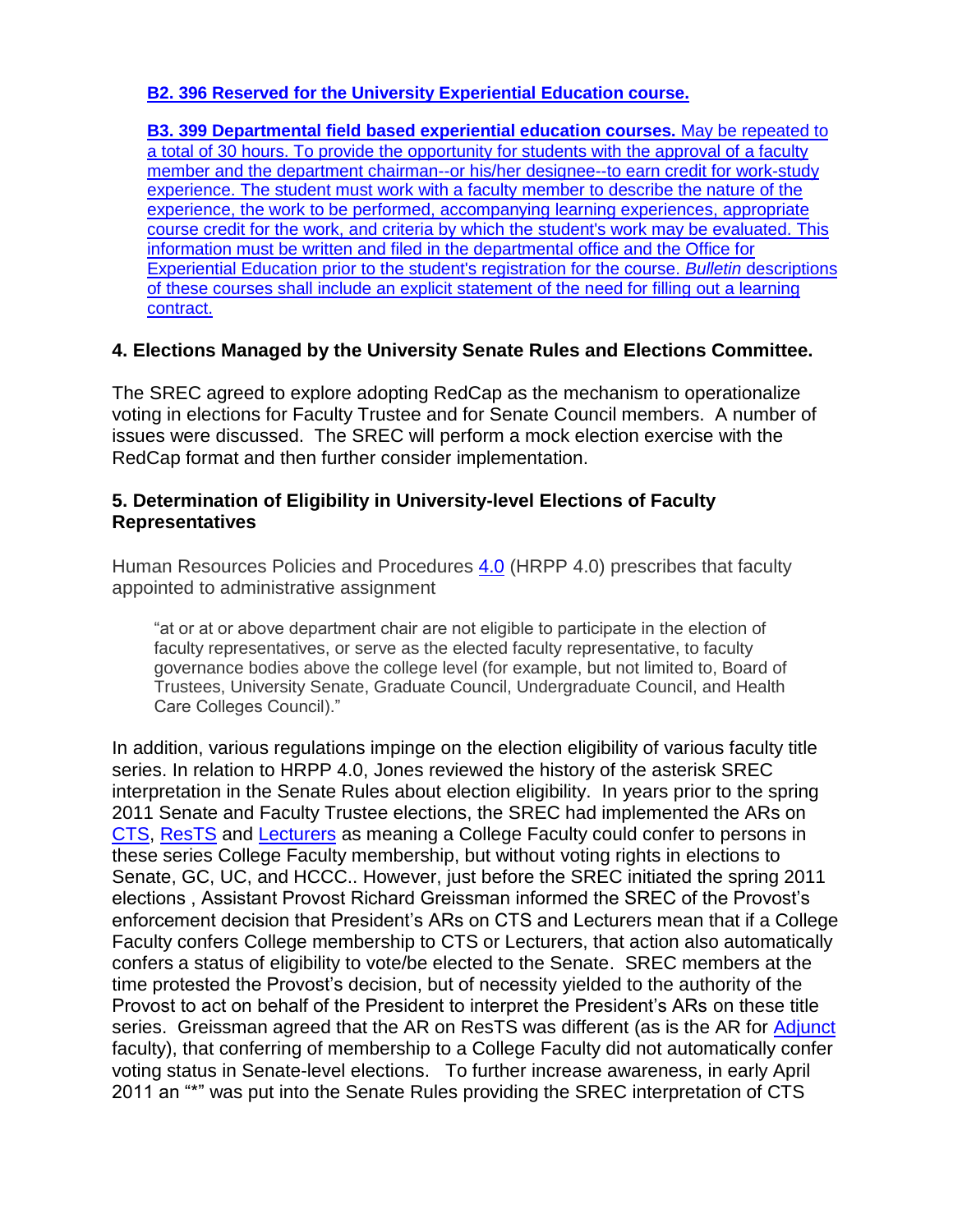and Lecturer eligibilities per Asst. Provost Greissman, and also reprinting verbatim the UK [HRPP 4.0](http://www.uky.edu/hr/policies/employee-status) policy [\(endorsed](http://www.uky.edu/Faculty/Senate/senate_council/minutes/2008-2009/SC%20Minutes%20November%203,%202008%20TO%20SC_POST.pdf) by the Senate Council) that persons appointed to administration 'at/above chair' are not eligible in the Faculty Trustee/Senate elections.

A recurring issue in Faculty Trustee elections is difficulty ascertaining who are the Directors of the "multidisciplinary research centers and institutes," which are educational units lateral to a department (GR VII.A.1). This difficulty arises because "center" is a very general descriptor that does not distinguish between "administrative units" named "center" (GR VII, first para) vs "multidisciplinary research centers and institutes" that are educational units (per GR VII.A.1). When the President's recommendation to the Board of Trustees expressly states that the proposed new unit is a "multidisciplinary research center" (or "institute"), either in the recommendation *itself*, or in the explanator[y](http://nyx.uky.edu/dips/xt7vx05x735v/data/0073/0073.pdf) [background,](http://nyx.uky.edu/dips/xt7vx05x735v/data/0073/0073.pdf) then it is clear that upon Board approval the new unit is a "multidisciplinary research center" (or "institute"). The implementation is thereby straightforward that by [HRPP 4.0](http://www.uky.edu/hr/policies/employee-status) the Director of that educational unit is not eligible in the Faculty Trustee or Senate elections. However, when the recommendation to the Board [does not e](http://www.uky.edu/Trustees/agenda/full/2013/jun/aacr3.pdf)xpressly state that the proposed unit is a "multidisciplinary research center" (or "institute") vs. an [administrative center,](http://www.uky.edu/Trustees/agenda/full/2007/sep/aacr4.pdf) then the SREC Elections Subcommittee has a very difficult time to ascertain eligibility of the Director of the "center." Sometimes the administration requests Senate [endorsement o](http://www.uky.edu/Faculty/Senate/university_senate/minutes_transcripts/minutes/2005-2006/2006-02-13.htm)f Board action on an administrative ["center,](http://www.uky.edu/Trustees/agenda/full/mar06/aacr1.pdf)" so a reference to Senate action about a "center" is not dispositive that the "center" is a "multidisciplinary research center" (or "institute").

The SREC unanimously requested that the Senate Council please confer with the appropriate person in the Provost's office, to request that a recommendation to the Board of Trustees to create a new multidisciplinary research center/institute (within the meaning of GR VII.A.1) expressly identify the proposed new educational unit as a "multidisciplinary research center" or a "multidisciplinary research institute."

# **5. Use of Listserves During Election of Faculty Representatives**

During the most recent Faculty Trustee election, the Chair of the Dept. of Surgery had been availed the use of a listserve to the faculty of the College of Engineering to promote a specific candidate running in the election. The SREC Elections Subcommittee contacted University General Counsel Bill Thro, who opined to the COE dean that

"The supporters of one of the candidates in the Faculty Trustee election used a College of Engineering list serve to send a message advocating the election of a particular candidate. While the University permits the use of its e-mail system for such messages, the option of using the College of Engineering list serve must be made available to the supporter of all candidates."

The SREC discussed various listserve scenarios that could occur in elections of faculty representatives, and determined that it was not clear from the above communication from General Counsel who has access to which kinds of listserves and what triggers the respective access by either candidates or their supporters. The SREC will make a formal request to General Counsel for additional interpretation.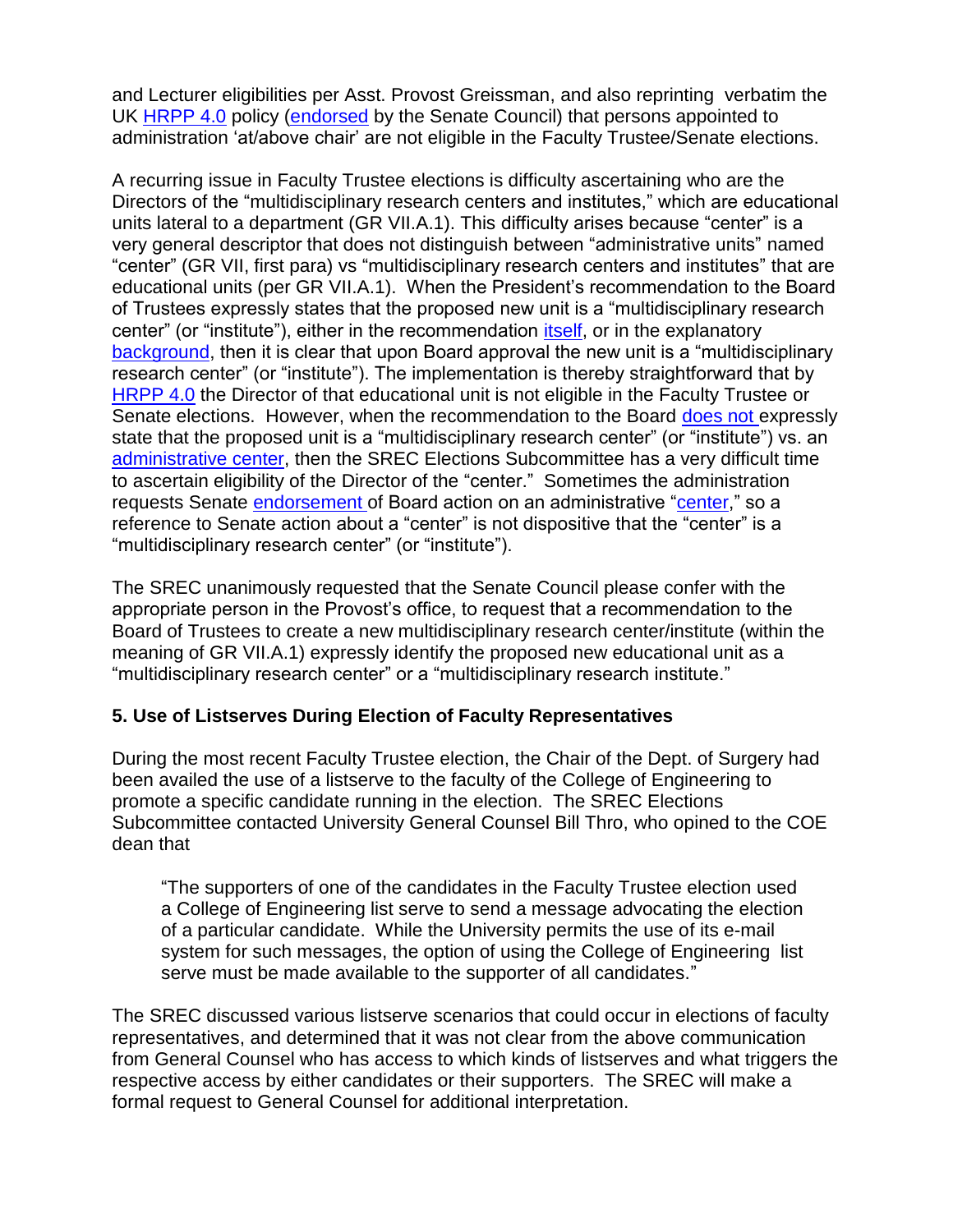## **6. Status of AR 6.2**

The SREC discussed that the currently posted AR 6.2 has never been properly vetted. The SREC tasked Roger Brown to draft a communication to UK General Counsel, for SREC edit, that will then be transmitted by Faculty Trustee Robert Grossman to General Counsel Thro. (Administrative Note: the communication sent by Robert Grossman to General Counsel Thro is administratively attached at the end of these minutes for reference).

### **7. Status of Senate Council Chair as Member of President's Regulations Review Committee**

Jones reviewed that when the President's Regulations Review Committee was initially established by President Todd in 2006, the Senate Council Chair was appointed as a member of the committee. However, the version of the memo of members of various University committees and councils posted as of the date of the SREC meeting did not include the current Senate Council Chair as a member of the Regulations Review Committee, even though the current SC Chair had been attending the meetings. Jones contacted Marcy Deaton, the Chair of the RRC, who confirmed that the current SC Chair is indeed a member of the RRC and it "has usually been our practice" to have the SC Chair as a member of the RRC.

## **8. Last Permissible Date of Student Withdrawal**

The SC Chair had requested the SREC to interpret the policy of the Senate Rules on the last permissible day for withdrawal from a class. The SREC rendered the following interpretation on the meaning of SR 5.1.8.3

### **"5.1.8.3 Permissive Withdrawals** [US: 5/7/2007]

A student may withdraw from a class, or from the University, after the withdrawal period in Rule 5.1.8.2.A but through the last day of classes for the semester/session/term upon approval by the dean of the student's college ..."

SREC: The 'last day of classes' refers to the date given on the Registrar's website which was approved by the University Senate, not the last day that an individual class met.

# **9. Updating of Senate Rules**

The SREC discussed the need to update the Senate Rules from upon receipt of a template from the Senate Council Office. The SREC Chair will work with the SC Chair this summer toward that end.